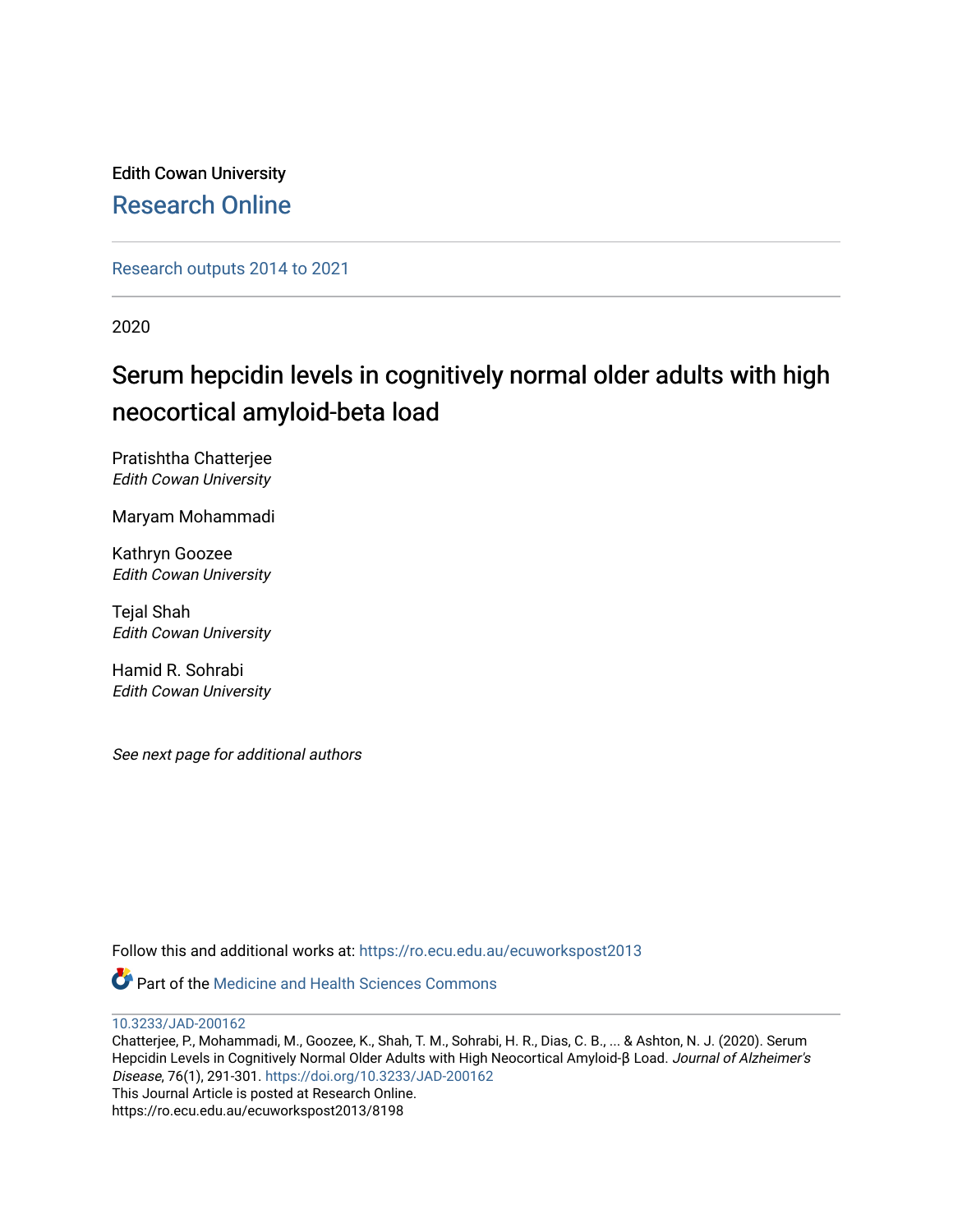# Authors

Pratishtha Chatterjee, Maryam Mohammadi, Kathryn Goozee, Tejal Shah, Hamid R. Sohrabi, Cintia B. Dias, Kaikai Shen, Prita R. Asih, Preeti Dave, Steve Pedrini, Nicholas J. Ashton, Abdul Hye, Kevin Taddei, David B. Lovejoy, Henrik Zetterberg, Kaj Blennow, and Ralph Martins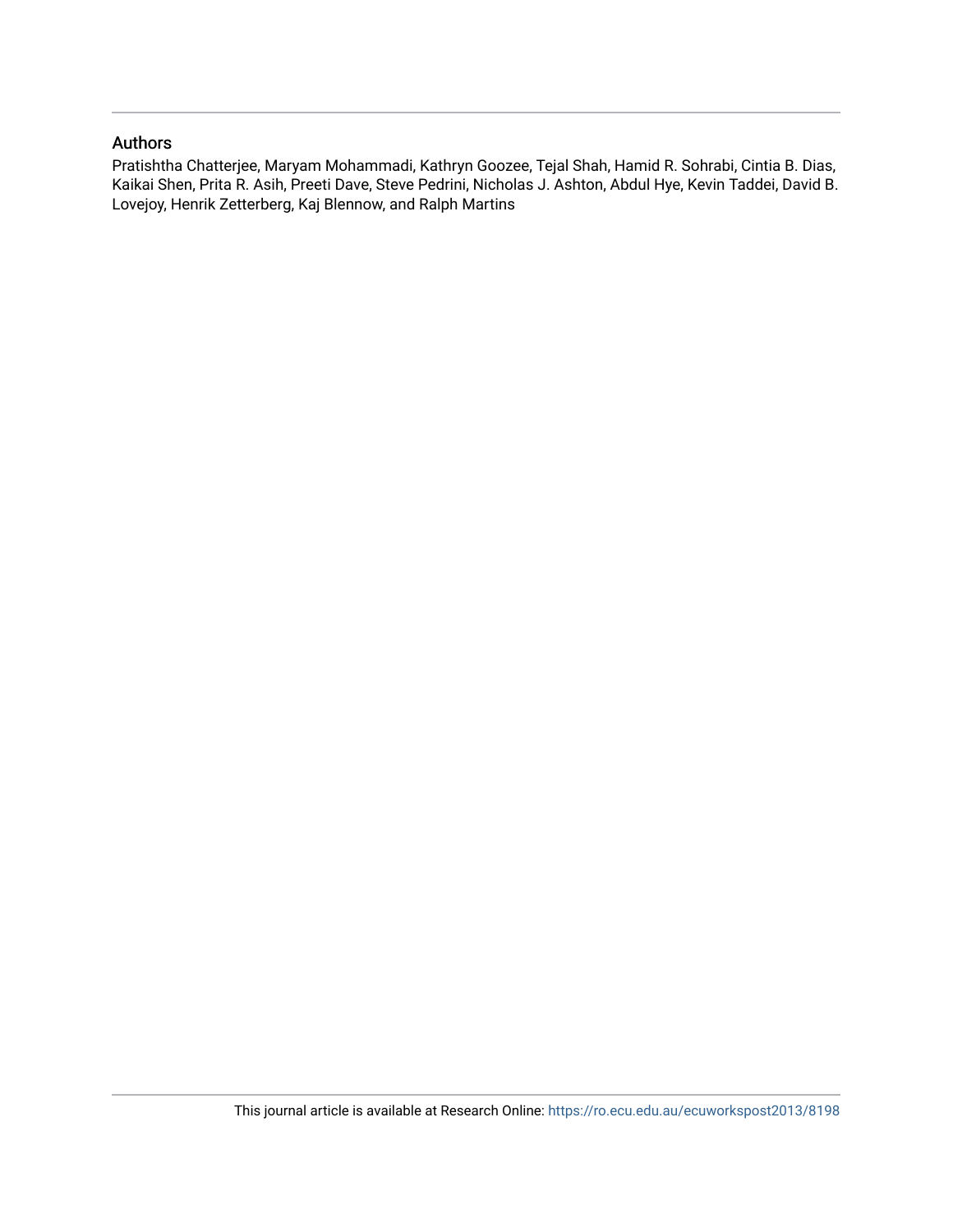# Serum Hepcidin Levels in Cognitively Normal Older Adults with High Neocortical Amyloid-<sub>B</sub> Load

Pratishtha Chatterjee<sup>a,b,1</sup>, Maryam Mohammadi<sup>a,1</sup>, Kathryn Goozee<sup>a,b,c,d,e</sup>, Tejal M. Shah<sup>a,b,g</sup>, Hamid R. Sohrabi<sup>a,b,e,g,p</sup>, Cintia B. Dias<sup>a</sup>, Kaikai Shen<sup>h</sup>, Prita R. Asih<sup>a</sup>, Preeti Dave<sup>a,d</sup>, Steve Pedrini<sup>b</sup>, Nicholas J. Ashton<sup>i, j, k, 1</sup>, Abdul Hye<sup>k, 1</sup>, Kevin Taddei<sup>b, g</sup>, David B. Lovejoy<sup>a</sup>, Henrik Zetterberg<sup>i,m,n,o</sup>, Kaj Blennow<sup>i,m</sup> and Ralph N. Martins<sup>a,b,c,e,f,g,∗</sup> <sup>a</sup>*Department of Biomedical Sciences, Macquarie University, North Ryde, NSW, Australia* <sup>b</sup>*School of Medical Health and Sciences, Edith Cowan University, Joondalup, WA, Australia* <sup>c</sup>*KaRa Institute of Neurological Disease, Sydney, Macquarie Park, NSW, Australia* <sup>d</sup>*Anglicare, Sydney, Castle Hill, NSW, Australia* <sup>e</sup>*School of Psychiatry and Clinical Neurosciences, University of Western Australia, Crawley, WA, Australia* <sup>f</sup>*The Cooperative Research Centre for Mental Health, Carlton South, VA, Australia* <sup>g</sup>*Australian Alzheimer's Research Foundation, Nedlands, WA, Australia* <sup>h</sup>*Australian eHealth Research Centre, CSIRO, Floreat, WA, Australia* i *Department of Psychiatry and Neurochemistry, Institute of Neuroscience and Physiology, University of Gothen* $burg, M\ddot{o}lndal, Sweden$ j *Wallenberg Centre for Molecular and Translational Medicine, University of Gothenburg, Gothenburg, Sweden* <sup>k</sup>*King's College London, Institute of Psychiatry, Psychology and Neuroscience, Maurice Wohl Institute Clinical Neuroscience Institute, London, UK* l *NIHR Biomedical Research Centre for Mental Health and Biomedical Research Unit for Dementia at South London and Maudsley NHS Foundation, London, UK* <sup>m</sup>Clinical Neurochemistry Laboratory, Sahlgrenska University Hospital, Mölndal, Sweden <sup>n</sup>*Department of Neurodegenerative Disease, UCL Institute of Neurology, Queen Square, London, United Kingdom* <sup>o</sup>*UK Dementia Research Institute at UCL, London, United Kingdom* <sup>p</sup>*Centre for Healthy Ageing, School of Psychology and Exercise Science, Murdoch University, South Street, Murdoch, WA, Australia*

Accepted 16 April 2020

#### **Abstract**.

**Background/Objective:** Hepcidin, an iron-regulating hormone, suppresses the release of iron by binding to the iron exporter protein, ferroportin, resulting in intracellular iron accumulation. Given that iron dyshomeostasis has been observed in Alzheimer's disease (AD) together with elevated serum hepcidin levels, the current study examined whether elevated serum hepcidin levels are an early event in AD pathogenesis by measuring the hormone in cognitively normal older adults at risk of AD, based on high neocortical amyloid- $\beta$  load (NAL).

∗Correspondence to: Professor Ralph N. Martins, PhD, School of Medical Health and Sciences, Edith Cowan University, 270 Joondalup Drive, Joondalup, WA 6027, Australia. Tel.: +61 8 6304 5456; Fax: +61 8 6304 5851; E-mail: [r.martins@ecu.edu.au.](mailto:r.martins@ecu.edu.au)

<sup>&</sup>lt;sup>1</sup>These authors contributed equally to this work.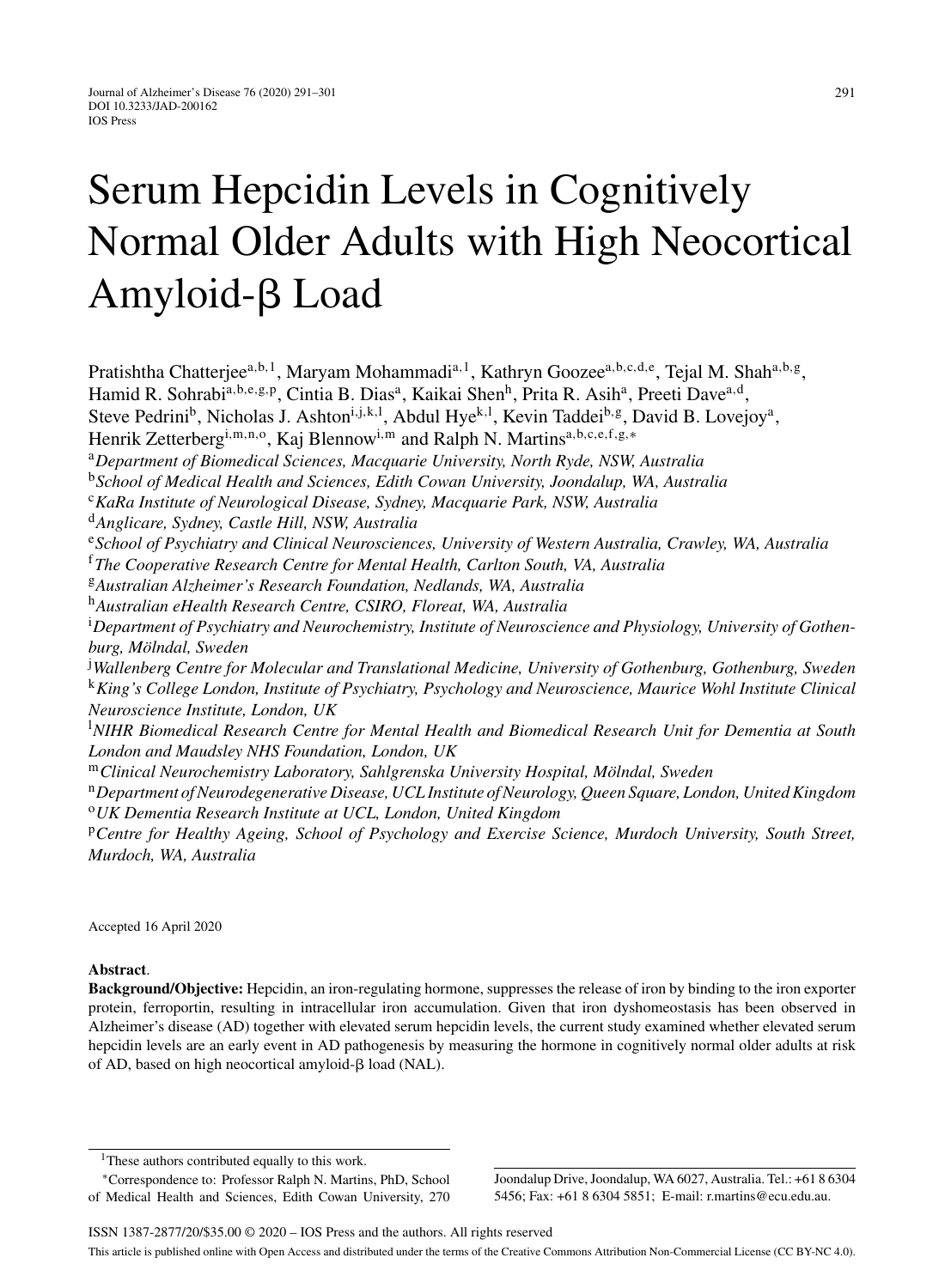**Methods:** Serum hepcidin levels in cognitively normal participants (*n* = 100) aged between 65–90 years were measured using ELISA. To evaluate NAL, all participants underwent 18F-florbetaben positron emission tomography. A standard uptake value ratio (SUVR)<1.35 was classified as low NAL  $(n=65)$  and  $>1.35$   $(n=35)$  was classified as high NAL.

**Results:** Serum hepcidin was significantly higher in participants with high NAL compared to those with low NAL before and after adjusting for covariates: age, gender, and *APOE*  $\varepsilon$ 4 carriage ( $p$  < 0.05). A receiver operating characteristic curve based on a logistic regression of the same covariates, the base model, distinguished high from low NAL (area under the curve, AUC =  $0.766$ ), but was outperformed when serum hepcidin was added to the base model (AUC =  $0.794$ ) and further improved with plasma  $\text{A}\beta_{42/40}$  ratio (AUC = 0.829).

**Conclusion:** The present findings indicate that serum hepcidin is increased in individuals at risk for AD and contribute to the body of evidence supporting iron dyshomeostasis as an early event of AD. Further, hepcidin may add value to a panel of markers that contribute toward identifying individuals at risk of AD; however, further validation studies are required.

Keywords: Alzheimer's disease, amyloid deposits, hepcidin, iron dyshomeostasis, positron emission tomography

#### **INTRODUCTION**

There is increasing evidence of a disruption in iron homeostasis in the brain in Alzheimer's disease (AD) pathogenesis [1–3]. This iron dysregulation is also reflected in the blood wherein altered levels of the iron storage and transfer protein (ferritin and transferrin) have been observed in AD patients compared with healthy controls [4]. Interestingly, higher serum ferritin has also been reported in cognitively normal individuals at risk of AD, based on high neocortical amyloid- $\beta$  load (NAL) [5-7].

Hepcidin, a key protein involved in iron homeostasis, is an iron-regulating hormone. Hepcidin suppresses the release of iron by binding and internalizing the iron exporter protein, ferroportin, resulting in intracellular iron accumulation. Hepcidin levels have been reported to be lower in AD brain tissue compared to age-matched healthy adults [8]. Further, lower hepcidin levels have also been reported in AD transgenic mouse (Tg2576) brains compared to wild type brains [8]. In contrast, in the blood, hepcidin levels are significantly higher in AD patients compared to control participants [9–11]. Furthermore, blood hepcidin levels have also been reported to have a positive association with AD severity [9, 10].

The current study investigated whether elevated hepcidin levels in the blood precede the onset of the clinical symptoms of AD by measuring this iron-regulating hormone in cognitively normal older adults at risk of AD. Given that the onset of abnormal NAL build-up, assessed using positron emission tomography (PET) occurs approximately two decades prior to the clinical manifestation of AD, is a prodromal feature and biomarker of AD [12], serum hepcidin levels were compared between cognitively normal older adults with high NAL and low NAL. Further, the current study also evaluated if hepcidin has potential to distinguish between individuals with high NAL and low NAL.

#### **MATERIALS AND METHODS**

#### *Participants*

All study participants were from the Kerr Anglican Retirement Village Initiative in Ageing Health (KARVIAH) cohort. All participants met the screening (inclusion and exclusion) criteria. Briefly, the inclusion criteria required volunteers to be within an age range of 65–90 years, have good general health and have no known significant cerebral vascular disease based on their medical history, be fluent in English, have adequate/corrected vision and hearing to enable testing, and have no objective memory impairment as determined by a Montreal Cognitive Assessment (MoCA) score ≥26. MoCA scores between 18–25 were assessed on a case by case basis by the study neuropsychologist following score stratification according to age and education [13]. The exclusion criteria included diagnosis of dementia based on the revised criteria from the National Institute on Aging - Alzheimer's Association [14], presence of acute functional psychiatric disorder, history of stroke, depression (based on the Depression, Anxiety, Stress Scales) and uncontrolled hypertension (systolic  $BP > 170$  or diastolic  $BP > 100$ ). One hundred and five participants out of the 134 volunteers meeting the inclusion/exclusion criteria underwent blood collection, neuroimaging, and neuropsychometric evaluation, while the remaining volunteers either declined neuroimaging or withdrew from the study. One hundred participants of the above 105 participants were considered as cognitively normal based on their Mini-Mental State Examination score (MMSE  $\geq$  26) for the current study. All vol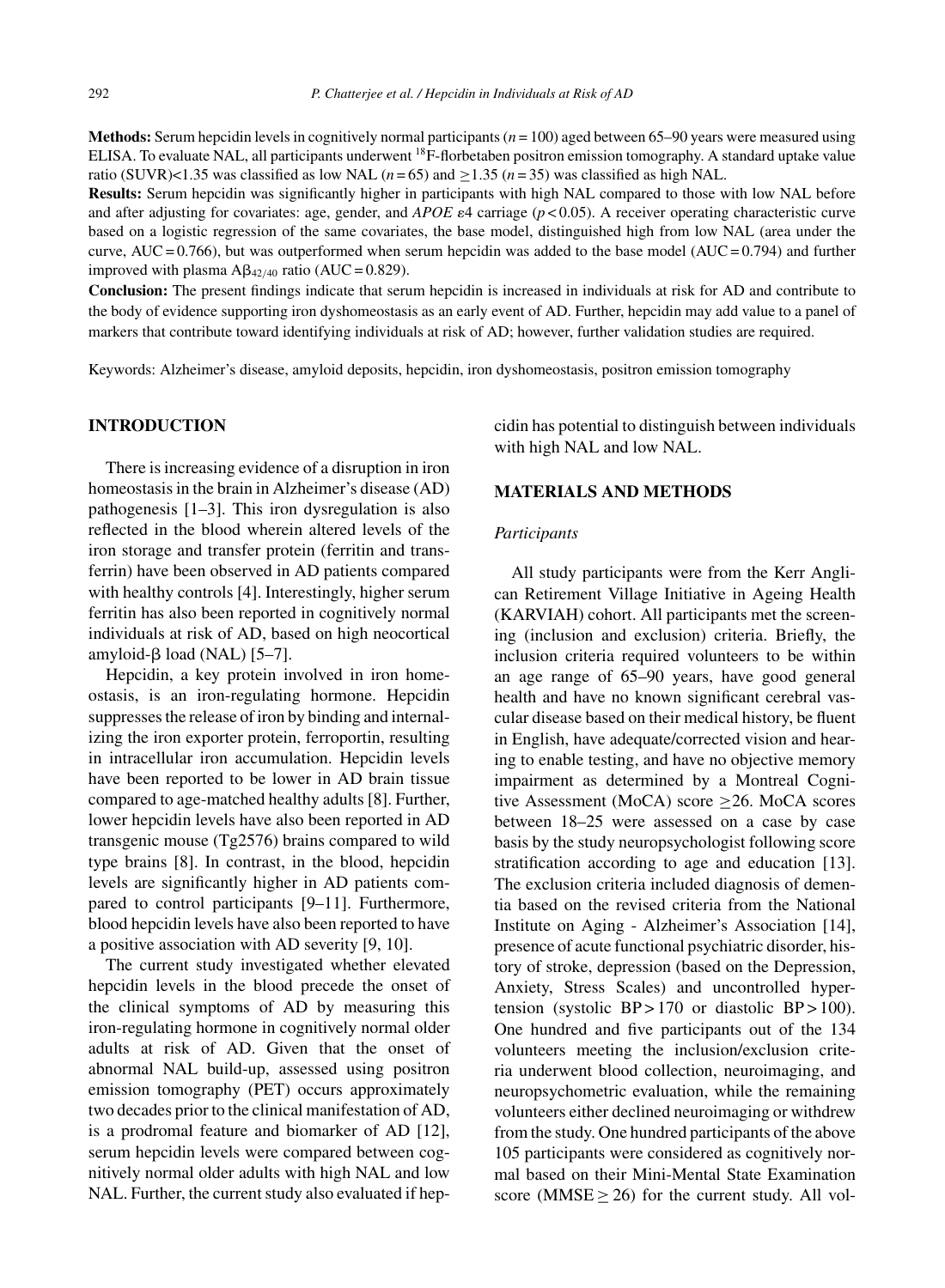unteers provided written informed consent prior to participation and the Bellberry Human Research Ethics Committee, Australia, and Macquarie University Human Research Ethics Committee provided approval for the study.

## *Assessment of neocortical amyloid-*β *load via PET*

Study participants underwent PET imaging using ligand 18F-florbetaben (FBB) and magnetic resonance imaging (MRI) at Macquarie Medical Imaging in Sydney within a time frame of three months from blood collection. For PET, an intravenous bolus of FBB was slowly administered over 30 s, while participants were in a rested position and images were acquired over a 20 min scan, in 5 min acquisitions, beginning 50 min post injection. Neocortical amyloid- $\beta$  load was calculated as the mean SUVR of the frontal, superior parietal, lateral temporal, lateral occipital, and anterior and posterior cingulate regions using image processing software, CapAIBL [15, 16]. Using a SUVR cut-off score of 1.35 (derived from a hierarchical cluster analysis), participants were categorized into low NAL (SUVR  $< 1.35$ ,  $n = 65$ ) and high NAL (SUVR  $\geq$  1.35, *n* = 35) [17]. Ninety-six of the 100 participants within the current study passed all standard MRI inclusion/exclusion criteria and underwent MRI as described previously using a General Electric 3Tesla scanner (Model 750W) [18]. Hippocampal volume was calculated from the images acquired and was normalized to the total intracranial volume comprising the cerebrospinal fluid, grey matter, and white matter.

#### *Blood collection and APOE genotyping*

All participants fasted for a minimum of 10h overnight prior to blood withdrawal. The blood drawn was fractionated as described previously by Ellis et al. [19], and stored at  $-80^{\circ}$ C. Apolipoprotein E (*APOE*) genotype was determined from purified genomic DNA extracted from 0.5 ml whole blood as previously described [5].

#### *Measurement of serum hepcidin*

Serum samples stored at –80◦C were thawed on ice prior to using the Hepcidin-25 (bioactive) DRG ELISA kits (DRG International, Springfield, NJ, USA) to measure serum hepcidin levels. All reagents were prepared according to the manufacturer's instructions and the assay was run according to the manufacturer's instructions. Briefly,  $20 \mu L$  of each standard, control and test sample were dispensed into appropriate wells of a pre-coated antibody plate (in duplicates) following which  $50 \mu L$  of the enzyme conjugate was dispensed into each well and mixed thoroughly for 10 s. The plate was then incubated at room temperature for 60 min, following which the contents of the wells were briskly shaken out and the wells were washed with wash solution. Subsequently,  $100 \mu L$  of enzyme complex was dispensed into each well and incubated for 30 min at room temperature. Following incubation, the contents of the wells were emptied and washed with wash solution. The substrate solution was added to each well and incubated for 20 min at room temperature following which the stop solution was added to stop the enzymatic reaction and the plate was read at  $450 \pm 10$  nm. The intensity of the color developed after incubation was inversely proportional to the concentration of hepcidin-25 in the patient sample. The detection range of the assay was 0.153 ng/mL–81 ng/mL. The limit of quantification (LoQ) was 1.149 ng/mL and coefficients of variation (CVs) obtained were < 10%.

## *Measurement of serum C-reactive protein, ferritin, iron, transferrin, and ceruloplasmin levels and plasma A* $\beta_{40}$  *and A* $\beta_{42}$

Serum C-reactive protein (CRP) levels were measured employing the Siemens ADVIA® wide range C-reactive protein assay (wr-CRP) at Laverty Pathology, New South Wales (NSW), Australia. Serum ferritin levels were measured using a sandwich immunoassay utilizing direct chemiluminometric technology (ADVIA Centaur® Ferritin assay, Siemens Healthcare and Diagnostics) at Laverty Pathology, NSW, Australia. Serum iron and transferrin levels were measured using colorimetric and immunoturbidimetric methods, respectively, using the ADVIA<sup>®</sup> Chemistry systems, Siemens Healthcare Diagnostics at Laverty Pathology, NSW, Australia. Ceruloplasmin levels were measured immunoturbidimetrically on the Roche cobas® c system at Laverty Pathology, NSW, Australia. The ultra-sensitive single molecule array (Simoa, Quanterix) platform was employed to measure plasma  $A\beta_{40}$  and  $A\beta_{42}$  concentrations as described previously [20]. Ninety-five of the 100 participants from the current study had reliable data for both plasma  $A\beta_{40}$  and  $A\beta_{42}$  and were employed within the current study.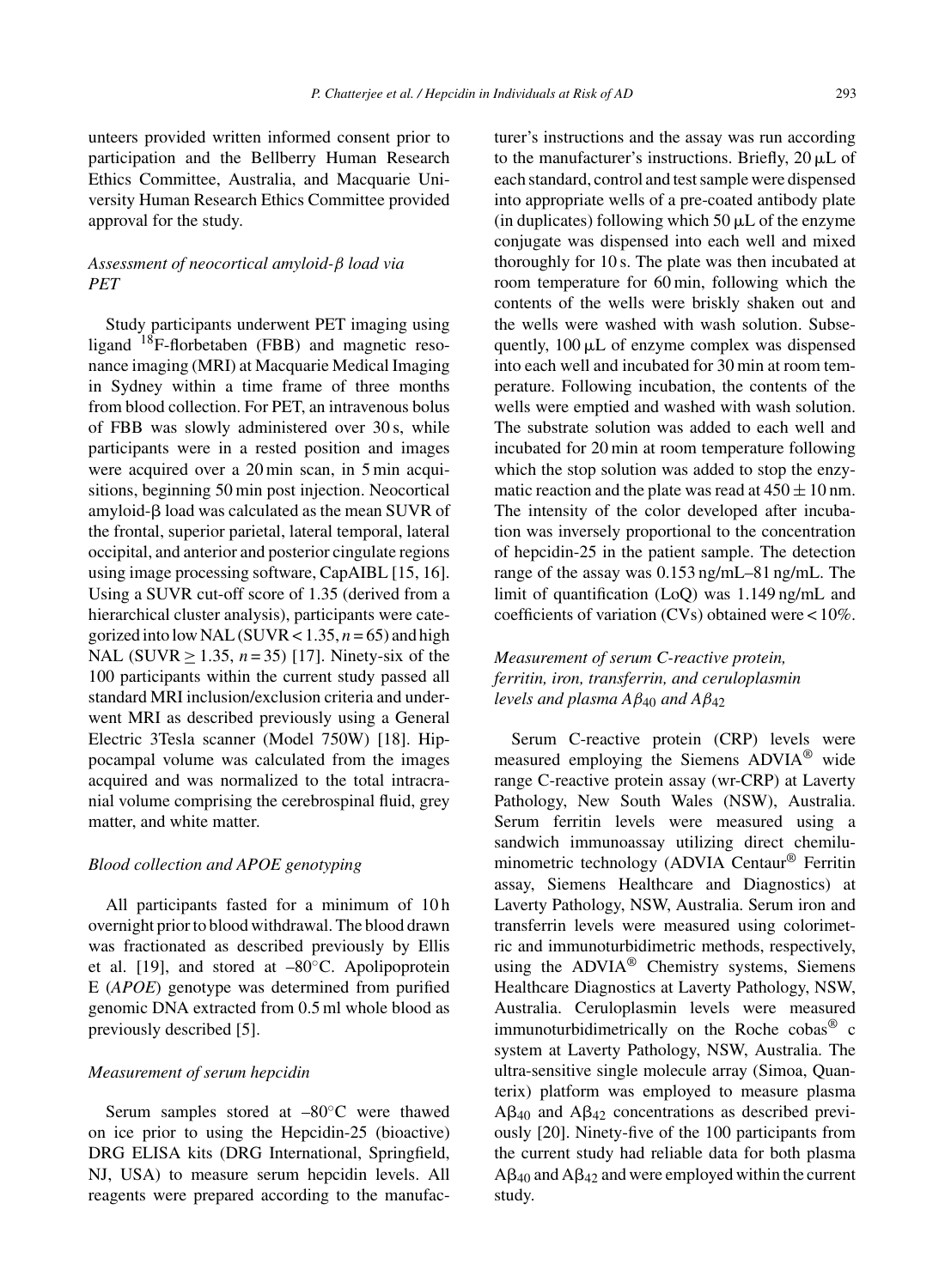#### *Dietary iron intake*

Dietary iron intake was investigated to establish whether diet attributed to the comparisons of the ironrelated proteins being made between the low and high NAL groups, employing data from the Cancer Council of Victoria Food Frequency Questionnaire (CCVFFQ) [21]. The CCVFFQ is a paper-based semi-quantitative seventy-four item questionnaire. The CCVFFQ was optically scanned to obtain nutrient intakes in gram/day. Participants filled out the CCVFFQ when they visited the research center for their assessment.

#### *Neuropsychological testing*

Study participants underwent a comprehensive battery of neuropsychological tests with MMSE scores utilized as the primary measure for global cognitive ability assessment within the current study [22]. The scores obtained from a MMSE can fall within a range of 0–30, indicating severe impairment (0) to no impairment (30).

#### *Statistical analyses*

Descriptive statistics including means and standard deviations were calculated for high and low NAL groups. Chi-square tests were employed to compare gender and  $APOE$   $\varepsilon$ <sup>4</sup> carrier status between high and low NAL groups. Response variables were log transformed as necessary to better approximate normality and variance homogeneity. Linear models were employed to compare serum hepcidin levels

between high and low NAL groups, with and without adjusting for covariates age, gender,  $APOE \epsilon 4$  carrier status, and CRP. Logistic regression with high/low NAL as response was used to evaluate predictive models. Spearman's  $(r_s)$  correlation coefficient was employed for all continuous variable correlations. Within the current study,  $p < 0.05$  was considered significant for all analyses carried out. All analyses were carried out using  $IBM^{\circledR}$  SPSS<sup>®</sup> Version 23, while receiver operating characteristic (ROC) curves were generated using the package Deducer on R (version 3.2.5).

#### **RESULTS**

The study cohort characteristics including participant demographics, *APOE*  $\varepsilon$ 4 carriage, MMSE scores, hippocampal volume, and NAL, are presented in Table 1. The frequency of *APOE*  $\varepsilon$ 4 carriers was significantly higher in participants with high NAL compared to those with low NAL  $(p < 0.0001)$ , as expected [23]. No statistically significant differences were observed in age, gender, MMSE scores, and hippocampal volume between the high NAL and low NAL groups.

Hepcidin levels were significantly higher (∼33%, *p* = 0.036) in participants with high NAL (mean  $\pm$  SD:30.49  $\pm$  19.34  $\mu$ g/L) compared to those with low NAL  $(22.88 \pm 15.72 \,\mu g/L)$  (Fig. 1). This observation remained significant after adjusting for the AD risk factors, age, gender, and  $APOE \varepsilon 4$ carrier status, as covariates  $(p=0.018)$  and continued to remain significant after adjusting for the inflam-

| rabie i<br>Characteristics of study participants                                |                      |                      |                   |  |  |  |
|---------------------------------------------------------------------------------|----------------------|----------------------|-------------------|--|--|--|
|                                                                                 | Low NAL $(n=65)$     | High NAL $(n=35)$    | p                 |  |  |  |
| Gender (M/F)                                                                    | 19/46                | 13/22                | 0.419             |  |  |  |
| Age (y, mean $\pm$ SD)                                                          | $77.62 \pm 5.56$     | $79.23 \pm 5.38$     | 0.165             |  |  |  |
| APOE $\varepsilon$ 4 carriers % (n)                                             | 7.69(5)              | 45.71 (16)           | < 0.0001          |  |  |  |
| APOE $\varepsilon$ 2 carriers % (n)                                             | 21.54(14)            | 14.29(5)             | 0.378             |  |  |  |
| MMSE (mean $\pm$ SD)                                                            | $28.51 \pm 1.16$     | $28.80 \pm 1.11$     | 0.225             |  |  |  |
| MoCA (mean ± SD)                                                                | $27.43 \pm 1.67$     | $27.03 \pm 1.92$     | 0.278             |  |  |  |
| $HV\%$ (left; right lobes, mean $\pm SD$ , n Low                                | $0.195 \pm 0.0201$ : | $0.194 \pm 0.0197$ : | 0.805;            |  |  |  |
| $NAL = 64$ , n high $NAL = 32$ )                                                | $0.199 \pm 0.0214$   | $0.200 \pm 0.0186$   | 0.891             |  |  |  |
| NAL (mean $\pm$ SD)                                                             | $1.16 \pm 0.09$      | $1.71 \pm 0.26$      |                   |  |  |  |
| Plasma $A\beta_{42/40}$ (mean $\pm$ SD, n Low<br>$NAL = 63$ , n high $NAL = 32$ | $0.052 \pm 0.008$    | $0.047 \pm 0.005$    | $0.004^{\dagger}$ |  |  |  |

 $T = 1.1 - 1$ 

Baseline characteristics including gender, age, *APOE*  $\epsilon$ 4/ $\epsilon$ 2 carrier status, Mini-Mental State Examination (MMSE) scores, Montreal Cognitive Assessment (MoCA) scores (adjusted for education), hippocampal volume (HV; normalized by intracranial volume), and neocortical amyloid- $\beta$  load (NAL; represented by the standard uptake value ratio (SUVR) of the ligand <sup>18</sup>F-florbetaben in the neocortical region normalized with that in the cerebellum) compared between participants with low NAL (SUVR < 1.35) and high NAL (SUVR  $\geq$  1.35) are presented. Additionally, plasma  $A\beta_{42/40}$  ratios are also presented. <sup>†</sup>indicates *p*-values obtained from variables transformed to the logarithmic scale for analyses. Chi-square tests or linear models were employed, as appropriate. *p* < 0.05 was considered as significant.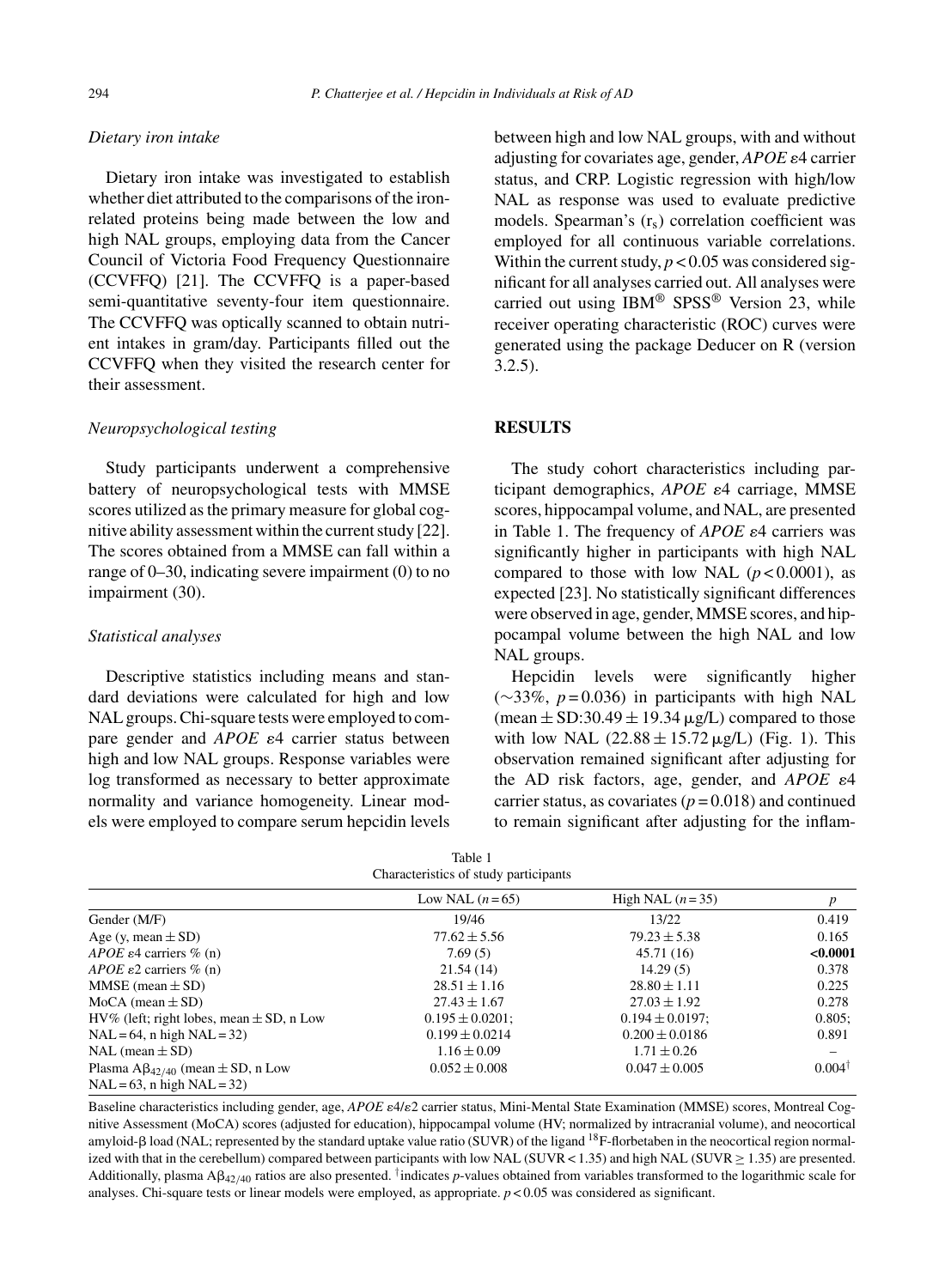

Fig. 1. Comparison of serum hepcidin and other iron related proteins between participants with low and high NAL. A) Serum hepcidin (n low NAL = 65, n high NAL = 35), B) serum ferritin (n low NAL = 64, n high NAL = 34), C) serum iron (n low NAL = 64, n high NAL = 35), D) transferrin (n low NAL = 64, n high NAL = 35), E) transferrin saturation% (n low NAL = 64, n high NAL = 35), and F) ceruloplasmin (n low NAL = 63, n high NAL = 35) were compared between participants with high NAL and low NAL. Serum hepcidin ( $p = 0.036$ ) and ferritin  $(p=0.013)$  were significantly higher in high NAL compared to low NAL, while the other measures were non-significant  $(p>0.05)$ . Error bars represent standard deviation and line segments represent the mean. \*represents  $p < 0.05$ . NAL, neocortical amyloid- $\beta$  load.

mation marker, CRP  $(p = 0.029)$ . Additionally, serum ferritin concentrations were significantly higher in individuals with high NAL compared to low NAL, while no significant differences were observed in serum iron and other iron related measures (transferrin, transferrin saturation, and ceruloplasmin) in individuals with high NAL compared to those with low NAL (Table 2) as observed previously [5].

Further, to explore whether dietary iron intake directly attributed to the observations in the present study, we assessed the dietary intake of iron between low NAL and high NAL participants, employing data from the CCVFFQ. However, no significant difference was observed in the dietary intake of iron between the two groups, before (mean  $\pm$  SD: low NAL = 11.8  $\pm$  3.9 mg/day; high NAL =  $12.3 \pm 4.3$  mg/day;  $p = 0.536$ ) and after adjusting for covariates age, gender, and  $APOE$   $\varepsilon$ 4 allele status  $(p=0.573)$ .

On investigating the association between hepcidin and AD risk factors, no significant association was observed between serum hepcidin levels and age  $(r_s = 0.022, p = 0.827)$ , *APOE*  $\epsilon$ 4 carriage (carriers (mean  $\pm$  SD):26.25  $\pm$  17.19; non-carriers:  $25.36 \pm 17.52$ ,  $p=0.836$ ), or gender (males (mean  $\pm$  SD):22.54  $\pm$  17.36; females:  $26.95 \pm 17.32, p = 0.238$ .

Further, serum hepcidin levels correlated with serum iron levels  $(r_s = 0.228, p = 0.023)$ . Serum hepcidin levels also correlated with serum ferritin  $(r_s = 0.731, p < 0.0001)$ , serum transferrin  $(r<sub>s</sub> = -0.425, p < 0.0001)$ , saturated transferrin  $(r<sub>s</sub> = 0.355, p < 0.0005)$ , and inflammatory protein, CRP  $(r_s = 0.2, p = 0.046)$  (Fig. 2). Further, a trend of association was observed between hepcidin and ceruloplasmin  $(r_s = 0.191, p = 0.059)$ . After stratifying participants by NAL status, ferritin, transferrin, and saturated transferrin continued to significantly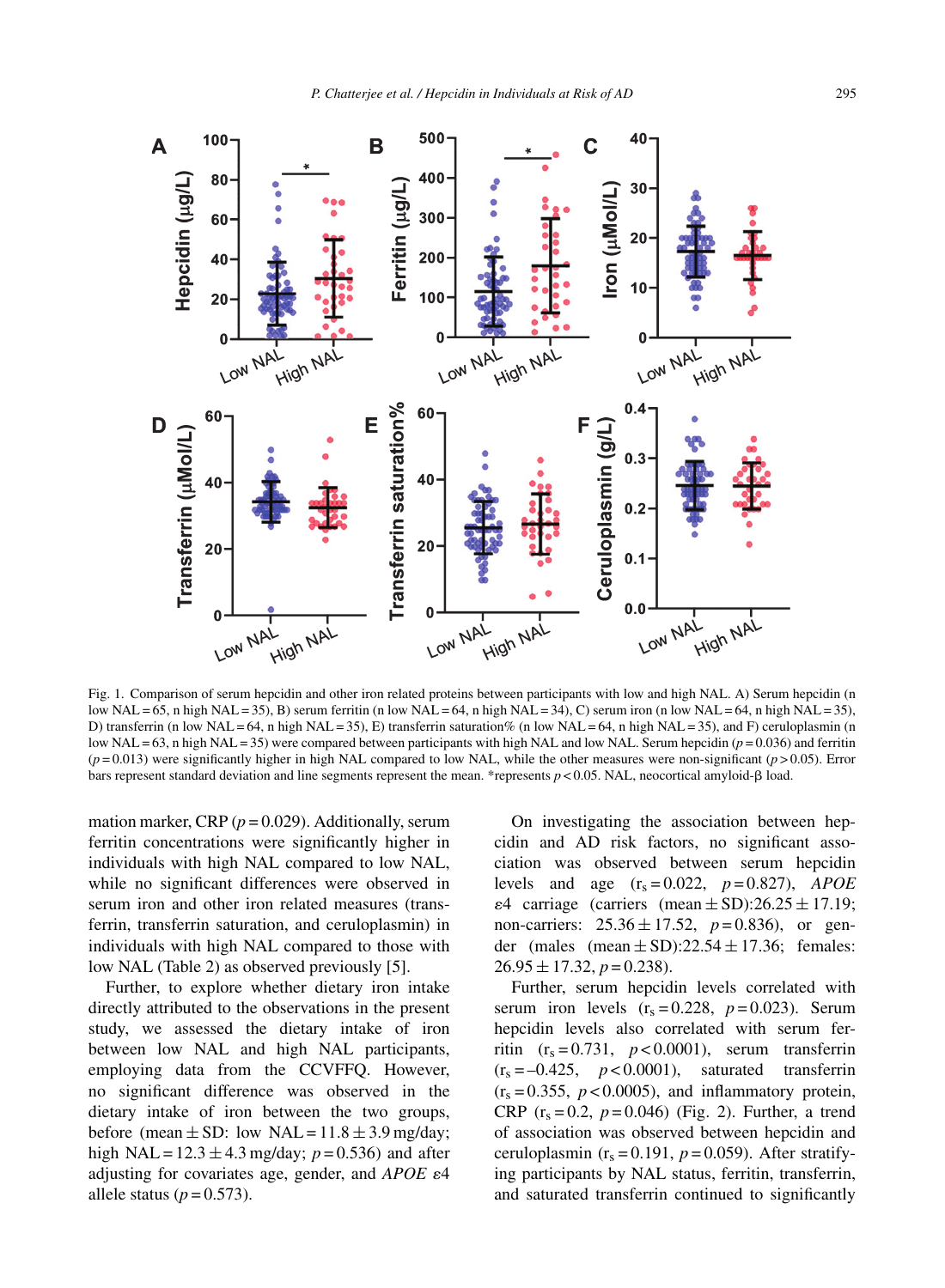| Comparison of serum from related proteins between participants with low and high NAL |                    |                   |                   |                   |                   |  |  |  |
|--------------------------------------------------------------------------------------|--------------------|-------------------|-------------------|-------------------|-------------------|--|--|--|
|                                                                                      | Low NAL            | High NAL          |                   | $p^u$             |                   |  |  |  |
| Serum hepcidin $(g/L)$                                                               | $22.88 + 15.72$    | $30.49 \pm 19.34$ | 0.036             | 0.018             | 0.029             |  |  |  |
| Serum ferritin ( $\mu$ g/L, n Low NAL = 64, n high NAL = 34)                         | $115.53 \pm 86.73$ | $179.65 + 117.97$ | $0.013^{\dagger}$ | $0.023^{\dagger}$ | $0.032^{\dagger}$ |  |  |  |
| Serum iron ( $\mu$ mol/L, n Low NAL = 64, n high NAL = 35)                           | $17.31 \pm 5.09$   | $16.51 \pm 4.82$  | 0.453             | 0.868             | 0.777             |  |  |  |
| Serum transferrin ( $\mu$ mol/L, n Low NAL = 64, n high NAL = 35)                    | $34.43 \pm 6.06$   | $32.71 \pm 6.01$  | 0.181             | 0.128             | 0.155             |  |  |  |
| Transferrin saturation (%, n Low NAL = 64, n high NAL = 35)                          | $25.73 \pm 7.88$   | $26.86 \pm 9.08$  | 0.522             | 0.173             | 0.156             |  |  |  |
| Ceruloplasmin (g/L, n Low NAL = 63, n high NAL = 35)                                 | $0.247 \pm 0.048$  | $0.246 \pm .046$  | 0.932             | 0.769             | 0.973             |  |  |  |

Table 2 Comparison of serum iron related proteins between participants with low and high NAL

Concentrations were compared between study participants with low and high neocortical amyloid- $\beta$  load (NAL) represented by the standard uptake value ratio (SUVR) of the ligand <sup>18</sup>F-Florbetaben in the neocortical region normalized with that in the cerebellum. Low NAL ( $n = 65$ , unless mentioned otherwise) was defined as SUVR < 1.35 while high NAL (*n* = 35, unless mentioned otherwise) was defined as SUVR ≥ 1.35. <sup>†</sup>indicates *p*-values obtained from variables transformed to the logarithmic scale for analyses.  $p<sup>a</sup>$  values have been adjusted for age, gender, and *APOE*  $\varepsilon$ 4 status,  $p^b$  values have been adjusted for age, gender, *APOE*  $\varepsilon$ 4 status, and C-reactive protein (CRP).  $p$  < 0.05 was considered as significant. Data are presented in mean  $\pm$  SD.



Fig. 2. Association of serum hepcidin with iron, iron related proteins, and CRP. Serum hepcidin levels correlated with levels of A) serum iron  $(n = 99)$ , B) serum ferritin  $(n = 98)$ , C) serum transferrin  $(n = 99)$ , D) transferrin saturation%  $(n = 99)$ , and E) C-reactive protein  $(n = 100)$ , as determined using Spearman's correlation coefficient  $(r<sub>s</sub>)$ .

correlate with hepcidin in both low and high NAL participants. However, serum iron, ceruloplasmin, and CRP only correlated significantly with hepcidin in the low NAL participants (Table 3).

To evaluate the potential of serum hepcidin as a biomarker to distinguish between low and high NAL, receiver operating characteristic (ROC) curves were generated using logistic regressions. A 'base' model incorporating the major risk factors for AD (age,  $APOE$   $\varepsilon$ 4 allele status, and gender) was generated, to which another promising blood marker, plasma  $A\beta_{42/40}$  ratio [20, 24] or (/and) serum hepcidin was (were) added such that a 'base + plasma  $A\beta_{42/40}$ ' model, a 'base + serum hepcidin' model and a 'base + plasma  $A\beta_{42/40}$  + serum

hepcidin' model were generated. The area under the curves (AUCs) of the 'base + plasma  $A\beta_{42/40}$ ' model  $(AUC = .776, 78\%$  sensitivity, 63.5% specificity), the 'base + serum hepcidin' model (AUC = .794, 78% sensitivity, 65.1% specificity) and the 'base + plasma  $A\beta_{42/40}$  + serum hepcidin' model (AUC = .829, 78% sensitivity, 69.8% specificity) were observed to outperform the 'base' model (AUC = .766, 78% sensitivity, 61.9% specificity) in distinguishing between high NAL and low NAL (Fig. 3).

#### **DISCUSSION**

Observations from the current study indicate that serum hepcidin concentration is increased in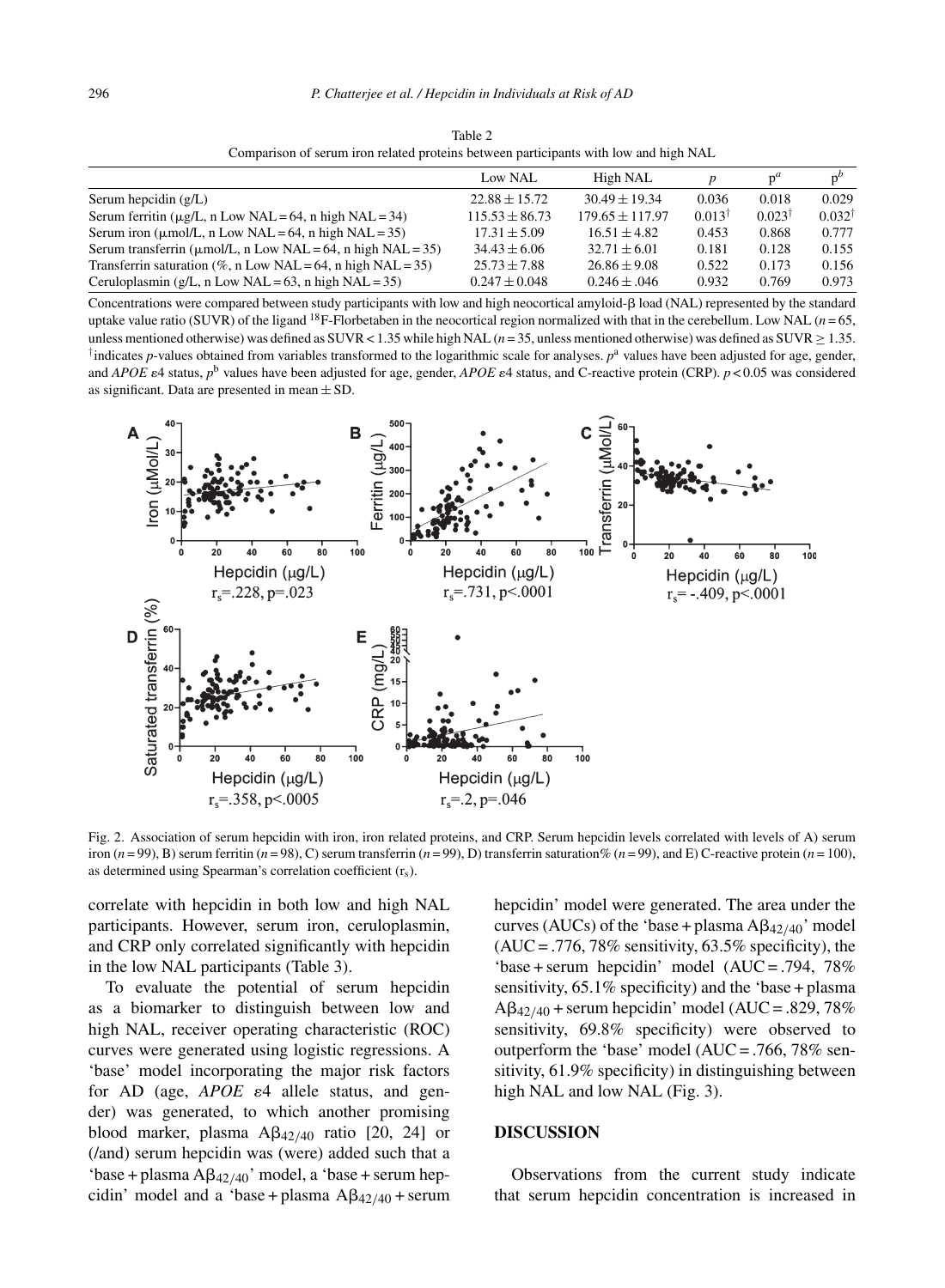| Association of setuin neperum with setuin from, from related proteins, and C-reactive protein |                   |          |          |          |                   |          |  |  |  |
|-----------------------------------------------------------------------------------------------|-------------------|----------|----------|----------|-------------------|----------|--|--|--|
|                                                                                               | All participants  |          | Low NAL  |          | High NAL          |          |  |  |  |
|                                                                                               | $1_{\mathcal{S}}$ |          | $r_s$    |          | $1_{\mathcal{S}}$ |          |  |  |  |
| Iron                                                                                          | 0.228             | 0.023    | 0.252    | 0.045    | 0.271             | 0.115    |  |  |  |
| Ferritin                                                                                      | 0.731             | < 0.0001 | 0.686    | < 0.0001 | 0.731             | < 0.0001 |  |  |  |
| Transferrin                                                                                   | $-0.425$          | < 0.0001 | $-0.331$ | 0.008    | $-0.507$          | 0.002    |  |  |  |
| Transferrin saturation                                                                        | 0.355             | < 0.0005 | 0.326    | 0.009    | 0.415             | 0.013    |  |  |  |
| Ceruloplasmin                                                                                 | 0.191             | 0.059    | 0.333    | 0.008    | $-0.033$          | 0.851    |  |  |  |
| C-reactive protein                                                                            | 0.200             | 0.046    | 0.247    | 0.047    | 0.258             | 0.134    |  |  |  |

Table 3  $\alpha$  as the series of serves iron related proteins, and C-reactive proteins

Correlations between serum hepcidin levels and iron, ferritin, transferrin, saturated transferrin, and ceruloplasmin levels were examined in all participants and after stratification based on the neocortical amyloid- $\beta$  load (NAL) status using Spearman's correlation coefficient ( $r_s$ ). *p* < 0.05 was considered as significant.



**B.**  $BM + Plasma AB_{42/40}$ 





D. BM + Plasma  $A\beta_{42/40}$  + Hepcidin



Fig. 3. Receiver operating characteristic (ROC) curves for the prediction of high neocortical amyloid- $\beta$  load. ROCs were created for (A) a 'base model' comprising risk factors for AD, namely age, gender, and  $APOE$  e4 allele status (BM), (B) BM + plasma  $\mathbb{A}\beta_{42/40}$ , (C) BM + hepcidin, and (D) BM + plasma A $\beta_{42/40}$  ratio + hepcidin. The BM was outperformed by models B, C, and D. Logistic regression models were employed to perform the analyses. All models were generated using data from the 95 participants that had data for plasma  $A\beta_{42/40}$  (Low NAL = 63, High NAL = 32).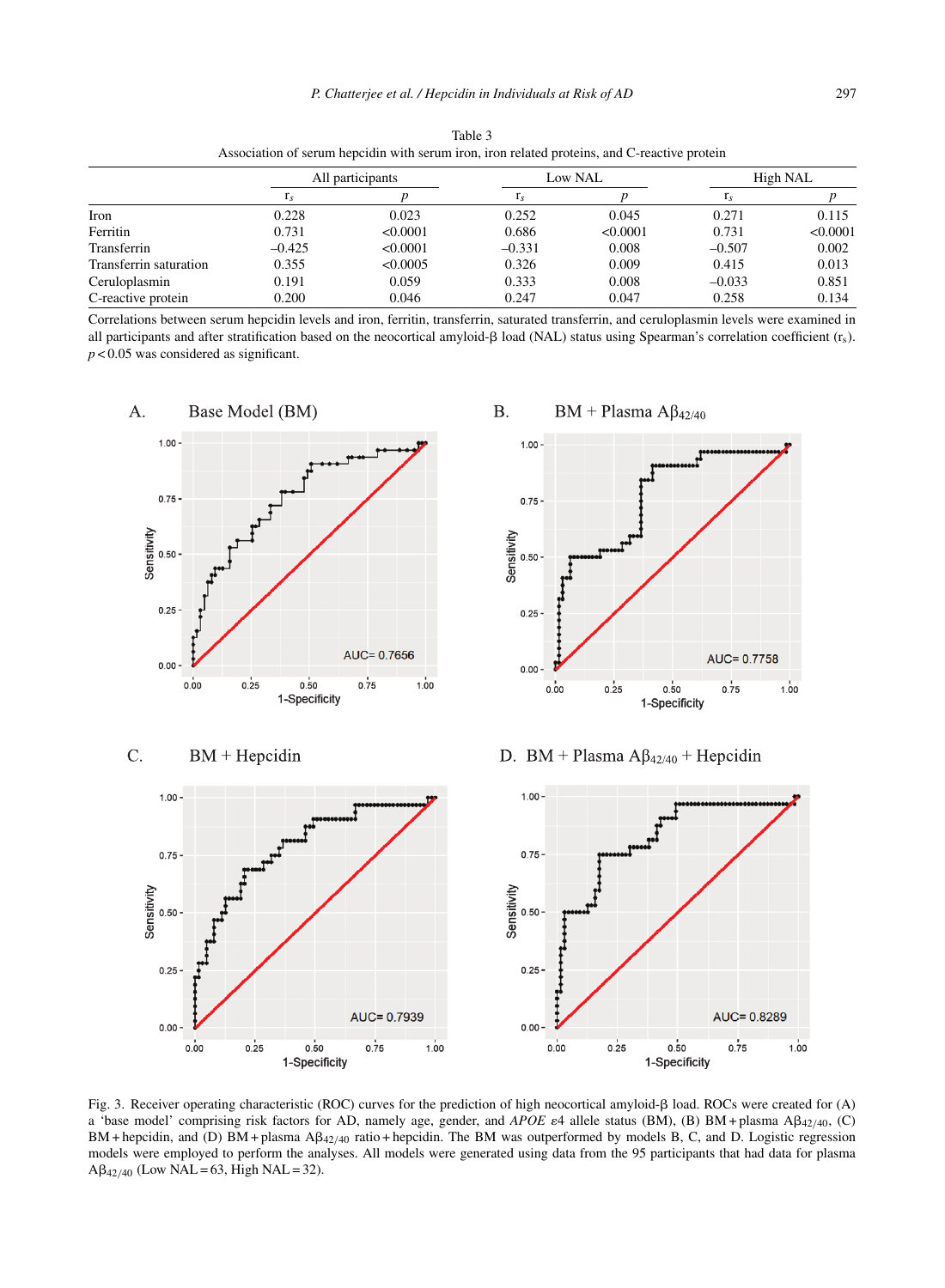cognitively normal older adults at risk for AD, characterized by high NAL, prior to hippocampal atrophy. Our findings of increased serum hepcidin in individuals with high NAL build on the earlier work of Sternberg and colleagues and Kweon and colleagues who observed increased serum hepcidin levels in clinically diagnosed AD patients, by demonstrating that changes in this hormone is an early event in the pathogenesis of AD [9, 10]. Additionally, the observations in the present study did not appear to be traceable to the participants' dietary intake of iron as assessed from the CCVFFQ, suggesting the observations were associated with iron dyshomeostasis within the asymptomatic at-risk state of the disease, rather than dietary iron intake. However, it is acknowledged that data from food frequency questionnaires do not necessarily reflect an accurate evaluation of the dietary intake of iron but rather serve as a suitable reflection of exposure to certain food and nutrient types over a period of time. Further, within the current study we also observed that serum hepcidin along with the AD risk factors age,  $APOE \varepsilon4$  status, gender, and plasma  $AB_{42/40}$  ratios (a blood biomarker reflecting brain amyloid status), distinguished between low NAL and high NAL (AUC = .83); however, it is acknowledged that hepcidin's contribution alone is relatively modest.

Hepcidin regulates blood iron levels by inhibiting the uptake of dietary iron from the intestine.

It also has roles in preventing the release of iron from recycled red blood cells in macrophages as well as preventing the release into the circulation of stored iron from hepatocytes. The mechanisms by which hepcidin inhibits iron entry into circulation, from macrophages and other iron exporting cells, involves binding to the iron exporter protein, ferroportin, followed by internalization and degradation of the hepcidin-ferroportin complex [3, 25, 26]. Studies have also suggested that the primary mechanism by which hepcidin inhibits iron entry from enterocytes into circulation, involves decreasing iron absorption into the enterocytes by promoting degradation and internalization of the apical divalent metal transporter-1 (DMT1), the protein carrying  $Fe<sup>2+</sup>$  from the intestinal lumen into the enterocytes prior to release into circulation by ferroportin [27–29] (Fig. 4).

We posit that the higher circulating hepcidin levels observed in individuals with high NAL could be attributed to the iron overload observed in AD pathogenesis [5, 30]. In response to iron loading in AD pathogenesis, we suggest that the liver secretes hepcidin into circulation and this circulating hepcidin may cross the blood-brain barrier to suppress ferroportin function. This may also explain the observation of lower brain hepcidin and ferroportin levels in AD observed by Raha and colleagues [8], as hepcidin binds to ferroportin (located on the cell membrane) following degradation of the hepcidin-ferroportin



Fig. 4. Regulation of blood iron levels by hepcidin. Dietary iron in the lumen of duodenum is present in the form of heme and ferric ions (Fe<sup>3+</sup>). While heme is absorbed into enterocytes via the heme carrier protein 1 (HCP1), ferric ions are first converted to ferrous ions (Fe<sup>2+</sup>) by duodenal Cytochrome B (DCytB) to enable binding to the divalent metal transporter 1 (DMT1) thereby facilitating transport into enterocytes. Ferrous ions transported by DMT1 and the ferrous ions generated from heme (via heme oxygenase 1, HO) contribute to the labile iron pool (LIP). Ferrous ions in the LIP are then either stored in the iron storage protein, ferritin, or released into the blood via ferroportin (FPN) present on the basolateral membrane of the enterocyte with subsequent conversion to ferric ions via hephaestin (on the membrane) or ceruloplasmin (in the blood). These ferric ions can then be loaded into the iron carrier protein, transferrin (Tf), which bind to transferrin receptors (Tf-R) on tissue cell membranes resulting in iron transport to different tissues. When iron load in the tissue is high, hepcidin is released resulting in the internalization and degradation of the hepcidin-ferroportin complex (or hepcidin-DMT1 complex). This prevents further iron release by FPN into the blood or dietary iron absorption by enterocytes via DMT1, respectively. Hepcidin also prevents the release of iron from recycled red blood cells in macrophages. Alternatively, when iron load is low, the secretion of hepcidin is inhibited so that FPN can release iron into the blood.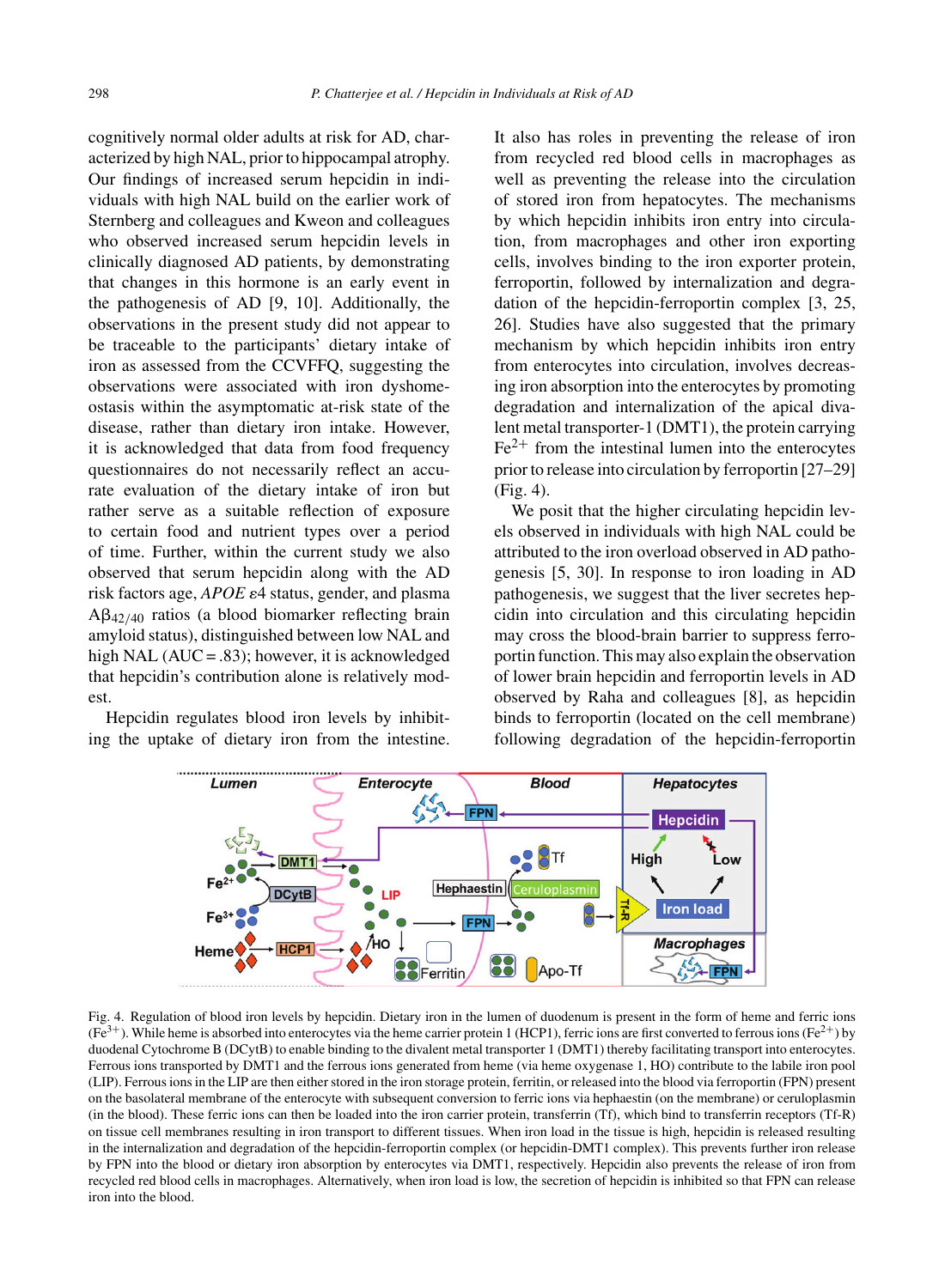*P. Chatterjee et al. / Hepcidin in Individuals at Risk of AD* 299

complex to downregulate ferroportin expression. Further, in support of our hypothesis, there is evidence suggesting that at least a proportion of the hepcidin in the brain may be originating outside the brain [31]. Additionally, our observations within the current study also fall in line with the "hepcidin-ferroportin neuronal iron overload" hypothesis suggested by Hofer and Perry [32].

Within the current study, a positive association between serum hepcidin and ferritin, and an inverse association between serum hepcidin and transferrin was observed in both low NAL and high NAL participants. However, significant associations of hepcidin with iron and ceruloplasmin (a ferroxidase that promotes iron loading into transferrin [33]), were only observed in individuals with low NAL. These associations in low NAL participants or healthy control individuals, as illustrated in Figure 4, could be attributed to the physiological role of hepcidin in maintaining serum iron levels, and the role of ceruloplasmin in promoting iron loading into transferrin [33], thereby influencing tissue iron load, and in turn, triggering optimal hepcidin secretion via this feedback mechanism to maintain iron homeostasis. The absence of a significant association of hepcidin with serum iron and ceruloplasmin in the high NAL group may therefore reflect a disruption in iron homeostasis.

Additionally, a significant association of hepcidin with the inflammation marker, CRP, was only observed in individuals at no apparent risk of AD or with low NAL. These observations are consistent with a study showing increasing serum hepcidin concentrations with increasing CRP in a general population [34]. While serum hepcidin levels were observed to be associated with inflammation in individuals with low NAL, this was not the case in individuals with high NAL (or at risk for AD), wherein no significant association was observed between serum hepcidin and the inflammation marker, CRP. Moreover, hepcidin levels remained significantly higher in high NAL after adjusting for CRP, indicating that the increased hepcidin levels in high NAL observed in the current study are potentially independent of systemic inflammation.

It is acknowledged that the current study has its limitations given its modest sample size and crosssectional design. Longitudinal studies will provide more insight into the role of hepcidin across the disease pathogenesis trajectory. Further, within the current study, CRP was employed as a marker of inflammation, as this data was available to us. While

interleukin-6 (IL-6) induces hepcidin through the induction of the signal transducer and activator of transcription 3 (STAT3) pathway [35], IL-6 has been reported to control CRP expression [36] encouraging the use of CRP as a suitable proxy for IL-6 within the present study. However, further studies using IL-6 are required to confirm whether hepcidin alterations in AD pathogenesis are independent of inflammation.

To conclude, serum hepcidin is higher in older adults with high NAL, prior to cognitive decline and hippocampal atrophy. The observation of increased hepcidin concentrations in individuals at risk for AD contributes to the body of evidence supporting iron dyshomeostasis as an early event of AD. Dysregulation of iron homeostasis point to the importance of investigating related biological pathways to better understand the molecular pathology of AD. Additionally, our findings indicate that hepcidin may add value to a panel of markers that contribute toward differentiating individuals at risk of AD. However, it is acknowledged that further validation studies are required. Our findings clearly highlight that a disruption in iron homeostasis in the blood is an early feature in the pathogenesis of AD.

#### **ACKNOWLEDGMENTS**

We thank the participants and their families for their participation and cooperation, and the Anglicare, KaRa Minds and Australian Alzheimer's Research Foundation (AARF) research and support staff for their contributions to this study. We acknowledge the KaRa Institute Benefaction grant awarded to PC for this study. We specially thank Ms. Candice ManYan, Ms. Bethany Ball, Ms. Emma Toovey, Ms. Kate Fredericks, and Ms. Catherine Brown for their contributions to this study. We thank Dr. Abhay Singh for his help with using R. We also thank the staff of the Macquarie Medical Imaging centre in Macquarie University Hospital, Sydney, for their contributions. Florbetaben is a proprietary PET radiopharmaceutical owned by Piramal Imaging. For this study, Florbetaben was manufactured and supplied under GMP conditions by Cyclotek (Australia) Pty Ltd. HZ is a Wallenberg Scholar supported by grants from the Swedish Research Council (#2018-02532), the European Research Council (#681712), the Swedish state under the agreement between the Swedish government and the County Councils, the ALF-agreement (#ALFGBG-720931), the Alzheimer Drug Discovery Foundation (ADDF), USA (#201809-2016862),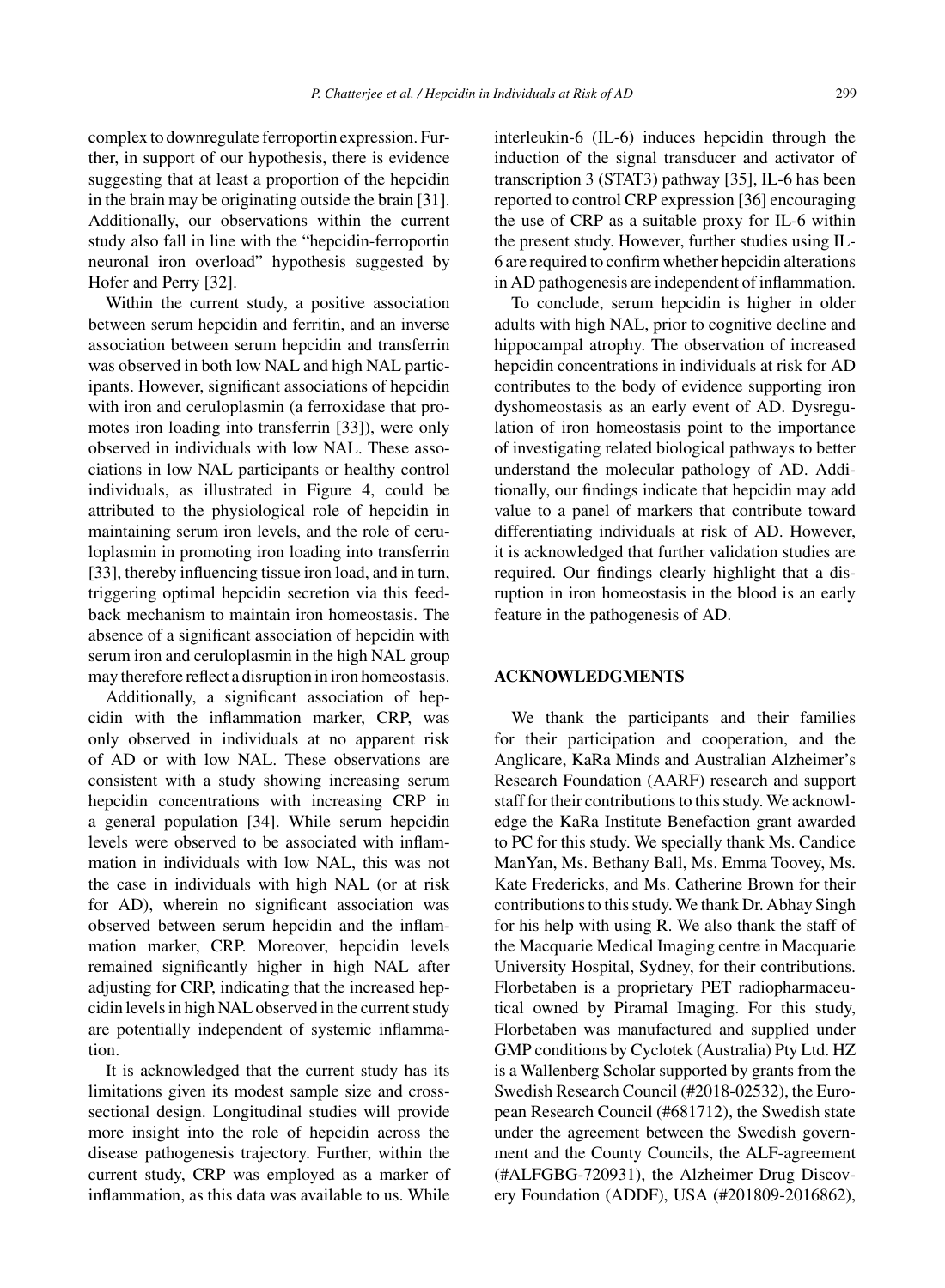and the UK Dementia Research Institute at UCL. KB is supported by the Swedish Research Council (#2017-00915), the Alzheimer Drug Discovery Foundation (ADDF), USA (#RDAPB-201809-2016615), the Swedish Alzheimer Foundation (#AF-742881), Hjärnfonden, Sweden (#FO2017-0243), the Swedish state under the agreement between the Swedish government and the County Councils, the ALFagreement (#ALFGBG-715986), and European Union Joint Program for Neurodegenerative Disorders (JPND2019-466-236).

Authors' disclosures available online ([https://](https://www.j-alz.com/manuscript-disclosures/20-0162r2) [www.j-alz.com/manuscript-disclosures/20-0162r2\)](https://www.j-alz.com/manuscript-disclosures/20-0162r2).

#### **REFERENCES**

- [1] Zecca L, Youdim MB, Riederer P, Connor JR, Crichton RR (2004) Iron, brain ageing and neurodegenerative disorders. *Nat Rev Neurosci* **5**, 863-873.
- [2] Benarroch EE (2009) Brain iron homeostasis and neurodegenerative disease. *Neurology* **72**, 1436-1440.
- [3] Belaidi AA, Bush AI (2016) Iron neurochemistry in Alzheimer's disease and Parkinson's disease: Targets for therapeutics. *J Neurochem* **139 Suppl 1**, 179-197.
- [4] Giambattistelli F, Bucossi S, Salustri C, Panetta V, Mariani S, Siotto M, Ventriglia M, Vernieri F, Dell'acqua ML, Cassetta E, Rossini PM, Squitti R (2012) Effects of hemochromatosis and transferrin gene mutations on iron dyshomeostasis, liver dysfunction and on the risk of Alzheimer's disease. *Neurobiol Aging* **33**, 1633-1641.
- [5] Goozee K, Chatterjee P, James I, Shen K, Sohrabi HR, Asih PR, Dave P, ManYan C, Taddei K, Ayton SJ, Garg ML, Kwok JB, Bush AI, Chung R, Magnussen JS, Martins RN (2018) Elevated plasma ferritin in elderly individuals with high neocortical amyloid-beta load. *Mol Psychiatry* **23**, 1807-1812.
- [6] Dubois B, Hampel H, Feldman HH, Scheltens P, Aisen P, Andrieu S, Bakardjian H, Benali H, Bertram L, Blennow K, Broich K, Cavedo E, Crutch S, Dartigues JF, Duyckaerts C, Epelbaum S, Frisoni GB, Gauthier S, Genthon R, Gouw AA, Habert MO, Holtzman DM, Kivipelto M, Lista S, Molinuevo JL, O'Bryant SE, Rabinovici GD, Rowe C, Salloway S, Schneider LS, Sperling R, Teichmann M, Carrillo MC, Cummings J, Jack CR, Jr., Proceedings of the Meeting of the International Working G, the American Alzheimer's Association on "The Preclinical State of AD, July, Washington, DC, USA (2016) Preclinical Alzheimer's disease: Definition, natural history, and diagnostic criteria. *Alzheimers Dement* **12**, 292-323.
- [7] Dubois B, Feldman HH, Jacova C, Hampel H, Molinuevo JL, Blennow K, DeKosky ST, Gauthier S, Selkoe D, Bateman R, Cappa S, Crutch S, Engelborghs S, Frisoni GB, Fox NC, Galasko D, Habert MO, Jicha GA, Nordberg A, Pasquier F, Rabinovici G, Robert P, Rowe C, Salloway S, Sarazin M, Epelbaum S, de Souza LC, Vellas B, Visser PJ, Schneider L, Stern Y, Scheltens P, Cummings JL (2014) Advancing research diagnostic criteria for Alzheimer's disease: The IWG-2 criteria. *Lancet Neurol* **13**, 614-629.
- [8] Raha AA, Vaishnav RA, Friedland RP, Bomford A, Raha-Chowdhury R (2013) The systemic iron-regulatory proteins

hepcidin and ferroportin are reduced in the brain in Alzheimer's disease. *Acta Neuropathol Commun* **1**, 55.

- [9] Sternberg Z, Hu Z, Sternberg D, Waseh S, Quinn JF, Wild K, Jeffrey K, Zhao L, Garrick M (2017) Serum hepcidin levels, iron dyshomeostasis and cognitive loss in Alzheimer's disease. *Aging Dis* **8**, 215-227.
- [10] Kweon OJ, Youn YC, Lim YK, Lee MK, Kim HR (2019) Clinical utility of serum hepcidin and iron profile measurements in Alzheimer's disease. *J Neurol Sci* **403**, 85-91.
- [11] Victor M, Savina H, Julia P, Vasil V, Maria P, Latchezar T, Kamen T, Borislav M, Radoslava E, Ivo B (2017) The role of iron homeostasis in Alzheimer's disease. *J Alzheimers Neurodegener Dis* **3**, 011.
- [12] Villemagne VL, Burnham S, Bourgeat P, Brown B, Ellis KA, Salvado O, Szoeke C, Macaulay SL, Martins R, Maruff P, Ames D, Rowe CC, Masters CL, Australian Imaging Biomarkers and Lifestyle (AIBL) Research Group (2013) Amyloid beta deposition, neurodegeneration, and cognitive decline in sporadic Alzheimer's disease: A prospective cohort study. *Lancet Neurol* **12**, 357-367.
- [13] Rossetti HC, Lacritz LH, Cullum CM, Weiner MF (2011) Normative data for the Montreal Cognitive Assessment (MoCA) in a population-based sample.*Neurology* **77**, 1272- 1275.
- [14] McKhann GM, Knopman DS, Chertkow H, Hyman BT, Jack CR, Jr., Kawas CH, Klunk WE, Koroshetz WJ, Manly JJ, Mayeux R, Mohs RC, Morris JC, Rossor MN, Scheltens P, Carrillo MC, Thies B, Weintraub S, Phelps CH (2011) The diagnosis of dementia due to Alzheimer's disease: Recommendations from the National Institute on Aging-Alzheimer's Association workgroups on diagnostic guidelines for Alzheimer's disease. *Alzheimers Dement* **7**, 263-269.
- [15] Zhou L, Salvado O, Dore V, Bourgeat P, Raniga P, Macaulay SL, Ames D, Masters CL, Ellis KA, Villemagne VL, Rowe CC, Fripp J, AIBL Research Group (2014) MR-less surfacebased amyloid assessment based on 11C PiB PET.*PLoS One* **9**, e84777.
- [16] Bourgeat P, Villemagne VL, Dore V, Brown B, Macaulay SL, Martins R, Masters CL, Ames D, Ellis K, Rowe CC, Salvado O, Fripp J, AIBL Research Group (2015) Comparison of MR-less PiB SUVR quantification methods. *Neurobiol Aging* **36 Suppl 1**, S159-166.
- [17] Burnham SC, Faux NG, Wilson W, Laws SM, Ames D, Bedo J, Bush AI, Doecke JD, Ellis KA, Head R, Jones G, Kiiveri H, Martins RN, Rembach A, Rowe CC, Salvado O, Macaulay SL, Masters CL, Villemagne VL, Alzheimer's Disease Neuroimaging Initiative, Australian Imaging, Biomarkers and Lifestyle Study Research Group (2014) A blood-based predictor for neocortical Abeta burden in Alzheimer's disease: Results from the AIBL study. *Mol Psychiatry* **19**, 519-526.
- [18] Goozee K, Chatterjee P, James I, Shen K, Sohrabi HR, Asih PR, Dave P, Ball B, ManYan C, Taddei K, Chung R, Garg ML, Martins RN (2017) Alterations in erythrocyte fatty acid composition in preclinical Alzheimer's disease. *Sci Rep* **7**, 676.
- [19] Ellis KA, Bush AI, Darby D, De Fazio D, Foster J, Hudson P, Lautenschlager NT, Lenzo N, Martins RN, Maruff P, Masters C, Milner A, Pike K, Rowe C, Savage G, Szoeke C, Taddei K, Villemagne V, Woodward M, Ames D, AIBL Research Group (2009) The Australian Imaging, Biomarkers and Lifestyle (AIBL) study of aging: Methodology and baseline characteristics of 1112 individuals recruited for a